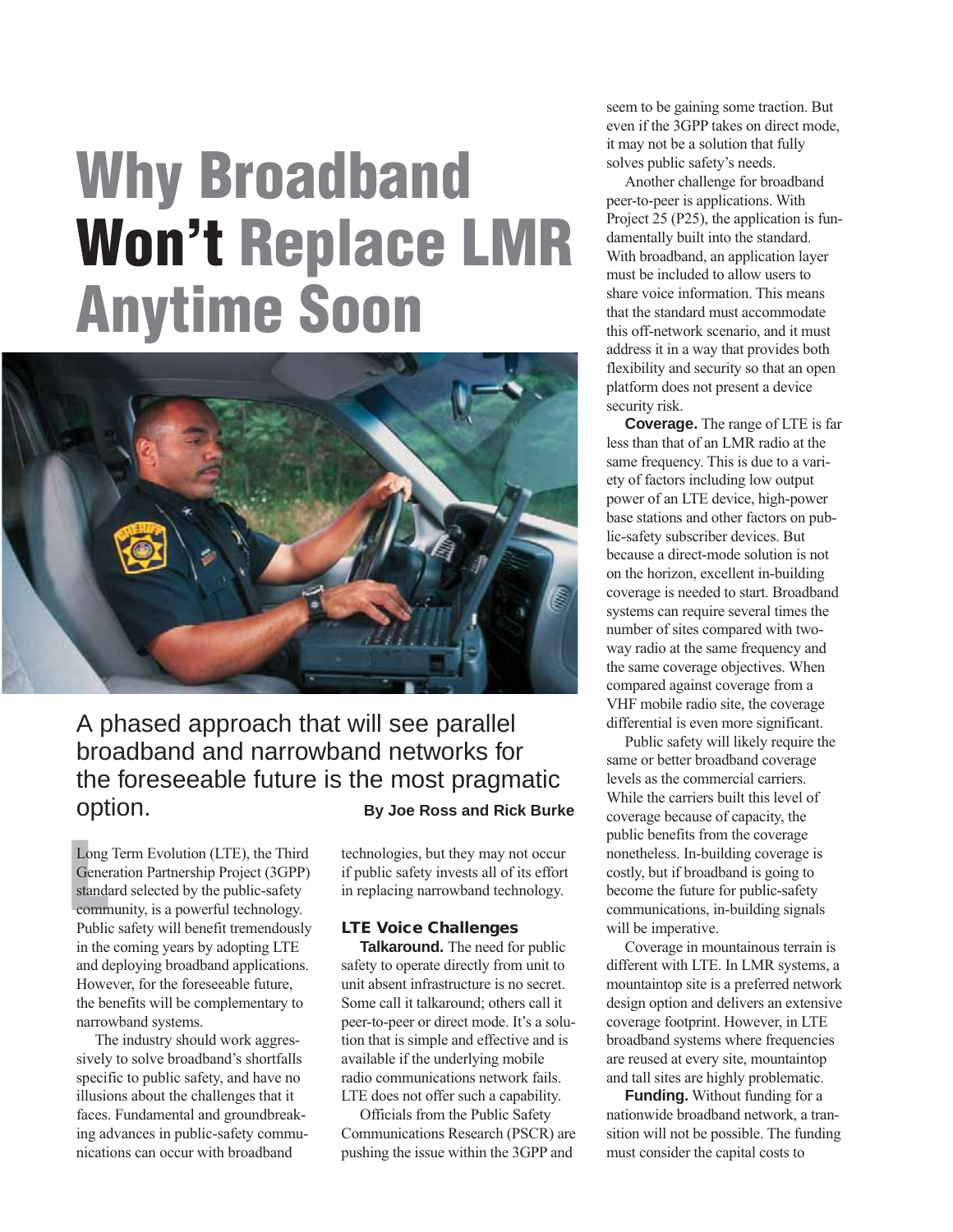

deploy the network and the cost of operations. Presumably, state and local governments would pick up the majority of the tab for operations. Therefore, the cost to operate the network must be affordable to those entities. Publicsafety agencies are spending money on commercial broadband services and private narrowband services. That funding could be repurposed to the nationwide broadband network if the network completely met the functions of those systems.

Some of the less expensive estimates for the capital buildout of a nationwide broadband public-safety network are \$6 billion, unlikely to result in a network that is affordable to operate unless public safety can derive sufficient value from the commercial use of the D block spectrum. But a commercial partnership brings along a whole suite of concerns for many in the public-safety community.

### **The Opportunities**

**National Interoperability.** Interoperability is multidimensional. Many regions throughout the country have successfully tackled interoperability. Agencies use mutual-aid conventional channels, focus on common radio programming, interoperability gateways, migrating toward the P25 Inter Subsystem Interface (ISSI) or some combination of these solutions. Many urban areas want interoperability to occur on

trunking systems because of insufficient mutual-aid resources or the inherent benefits of integrating those communications with existing trunking networks. Therefore, in those circumstances, even when the frequency and technology — for example, 800 MHz and P25 — of the incoming roamers is the same, the incoming radios may not be able to operate on the local network.

While a region can interoperate directly on local networks, when a major disaster hits and mutual aid is provided from outside the region, those incoming radios may not be programmed to operate on the local trunked systems, use disparate frequency bands, and are unlikely to be interconnected via the ISSI. As a result, many regions have purchased large radio caches to accommodate interoperability. LTE is inherently capable of not only nationwide roaming, but also global roaming. There are various issues to overcome regarding nationwide roaming on LTE, but they are largely funding related. In other words, the technology exists to provide nationwide roaming using LTE. The problem, however, is a nationwide application standard. There is a tremendous promise for broadband to serve as the "glue" for nationwide interoperability on trunked systems.

**Improved Incident Voice Communications.** Ultimately, the question is what broadband applica-

tions require peer-to-peer connectivity. This is where we will benefit from peer-to-peer data. And while we solve that problem, we might as well solve an underlying mobile radio problem challenges in managing wide-area and tactical communications. The benefit of packet data technologies is that any device can easily act as an intermediary. The creation of a mesh network at the incident scene could bond the wide-area and incident-area communications together. In addition, a highspeed networking technology could have underlying geolocation capabilities that provide three-dimensional identification of first responder locations inside a building.

#### **A Pragmatic Approach**

Clearly, a number of challenges face the ability to replace narrowband communications using broadband networks. But the challenges shouldn't prevent us from trying, because the benefits of integrated voice and data systems are significant. Public safety could place too much emphasis trying to solve the mission-critical voice issue and overlook fundamental low-hanging broadband fruit. Parallel efforts could capitalize on a broadband network immediately while avoiding the distraction and polarization of the public-safety community for missioncritical voice. Estimates are that each of the following phases would take at least five years.

**Phase 1: Standards and parallel network development.** Pushto-talk (PTT) application standards are developed in earnest while narrowband systems continue to provide all mission-critical voice capabilities. In this early phase, all PTT communications occurs over narrowband systems, including trunking, conventional and talkaround communications. Broadband systems support applications that largely exist in today's marketplace. If we launch PTT before a standard exists, we'll have the same problems that we've had during the past 20 years.

Public safety should simultaneously begin pursuits to develop a peer-to-peer broadband standard. The standard should provide equivalent coverage to